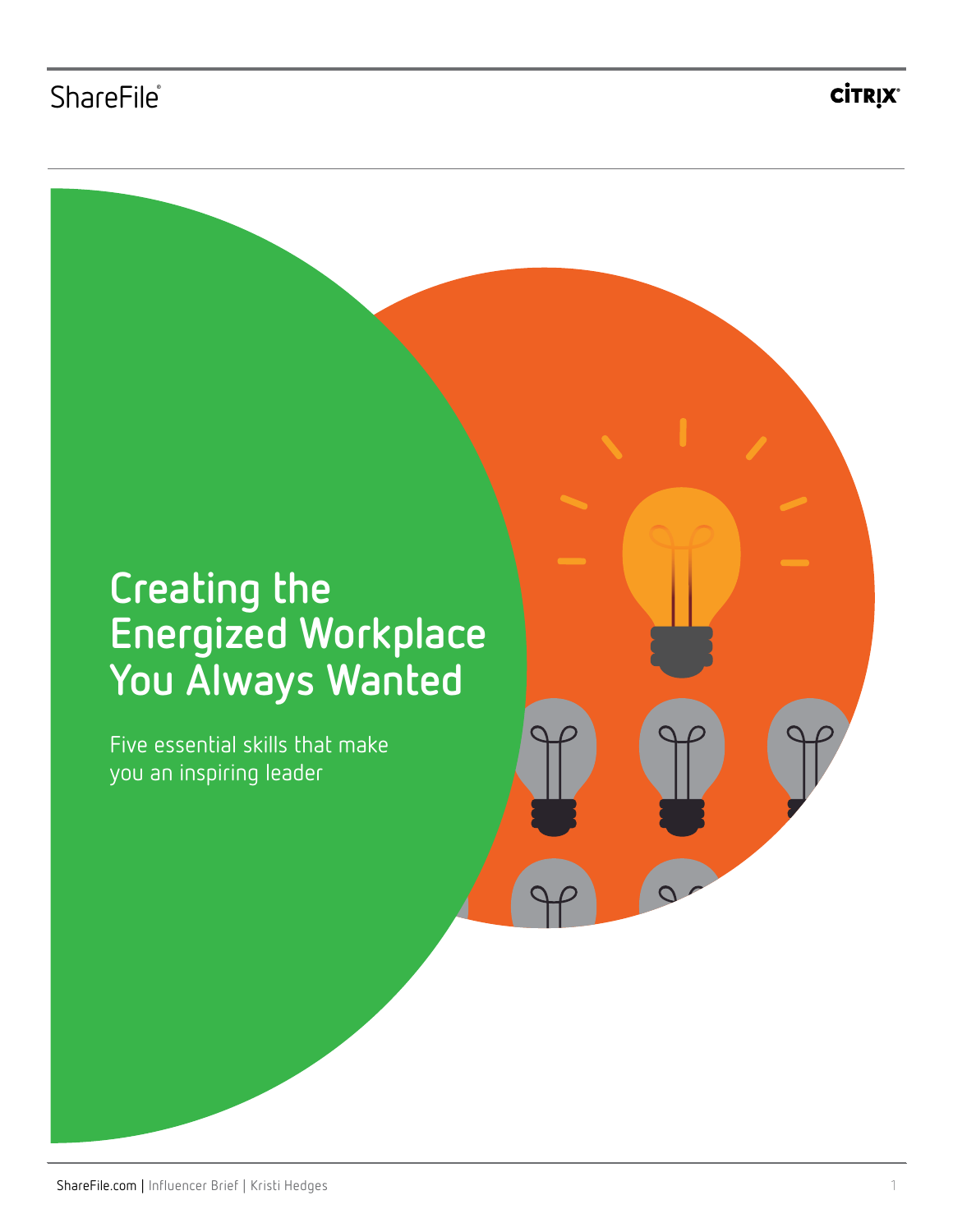## ShareFile**®**

## **CİTRIX®**



### **Kristi Hedges — communications expert, speaker, author, and leadership coach.**

Kristi's leadership methods have been adopted by CEOs and teams in organizations spanning the Fortune 500, the U.S. government, and more. She is the author of two books and writes about leadership for Forbes, Wall Street Journal, the Financial Times, and more. In addition, Kristi teaches leadership at Georgetown University and runs her own coaching practice, The Hedges Company.

### **Watch the**



**Think of a leader in your life—somebody who's inspired you.**

**What were the things that leader did to make you feel inspired?**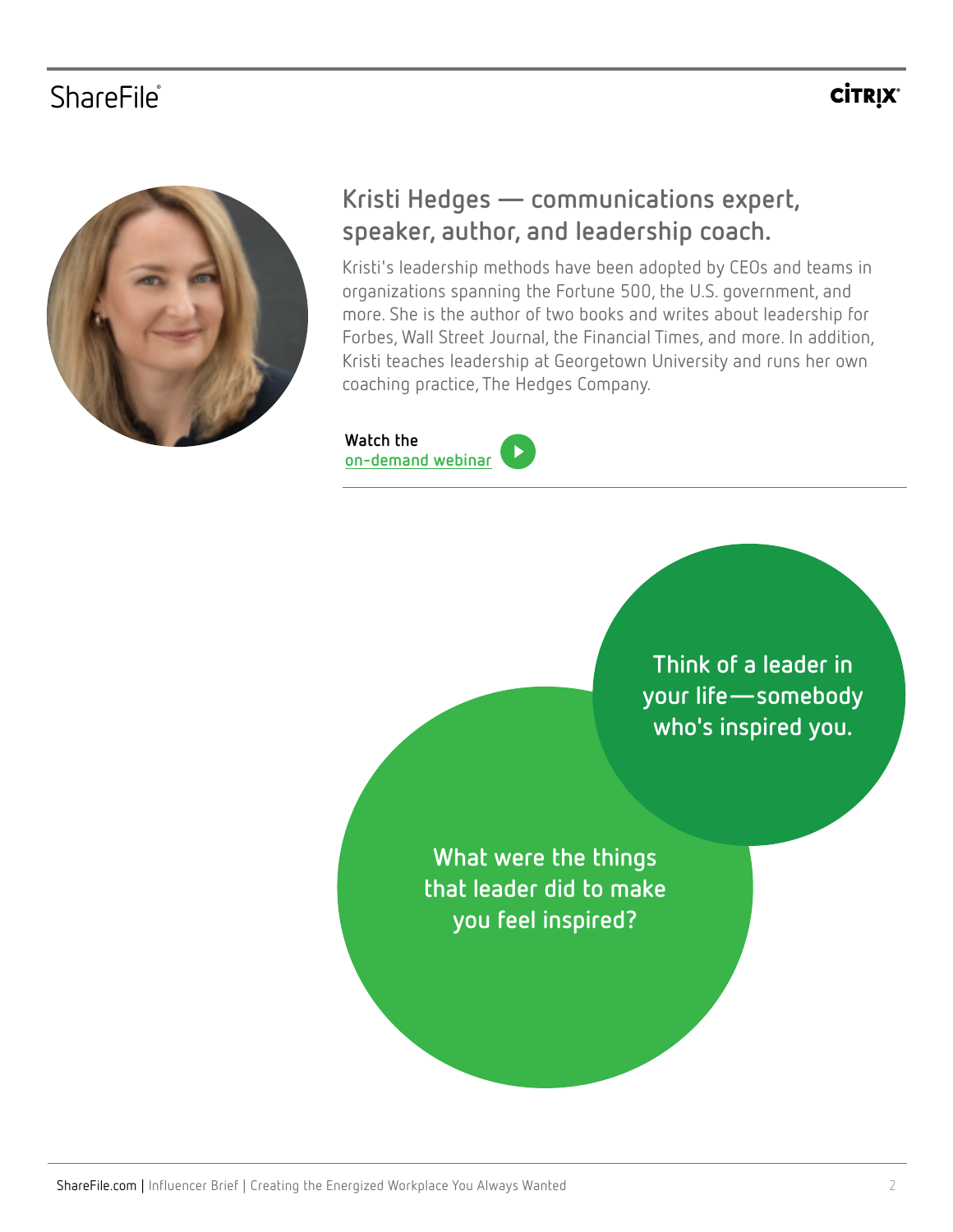**When I speak on leadership, I've asked the above question countless times, and I've heard hundreds of people describe an inspirational leader in their life a coach, a teacher, a relative, or a boss.** 

Over and over again, they don't tell me about the rockstar CEO who roused the crowd with a stunning speech. They tell me about a series of small investments the leader made in them — personal conversations they had that changed how they felt about themselves, their lives, and their attitudes.

 And as incredible as these stories were, it's the energy with which they were told that captivated me. When we remember people who have inspired us, the room becomes technicolor —when people told me their stories, they were laughing and smiling, arms waiving, full of energy.

Imagine bringing that kind of energy and passion into the workplace. It feels amazing to be engaged in your work and energized about your future possibilities. To belong to an organization where everyone gives their best effort and risk-taking is encouraged. And sadly, most of us are not there. Gallup's annual engagement survey shows that 70% of U.S. workers are not engaged at work – a figure that's held steady for 15 years.

 A lot of that we can attribute to this paradox about inspiration: what we think of as inspiration — big speeches, grand visions is anything but. Inspiration can't be forced, it's something we decide for ourselves. The role of a leader is to lay the breadcrumbs for people to become inspired themselves.

**With that in mind, here are five essential skills you can cultivate to practice inspiring leadership at the office every day.**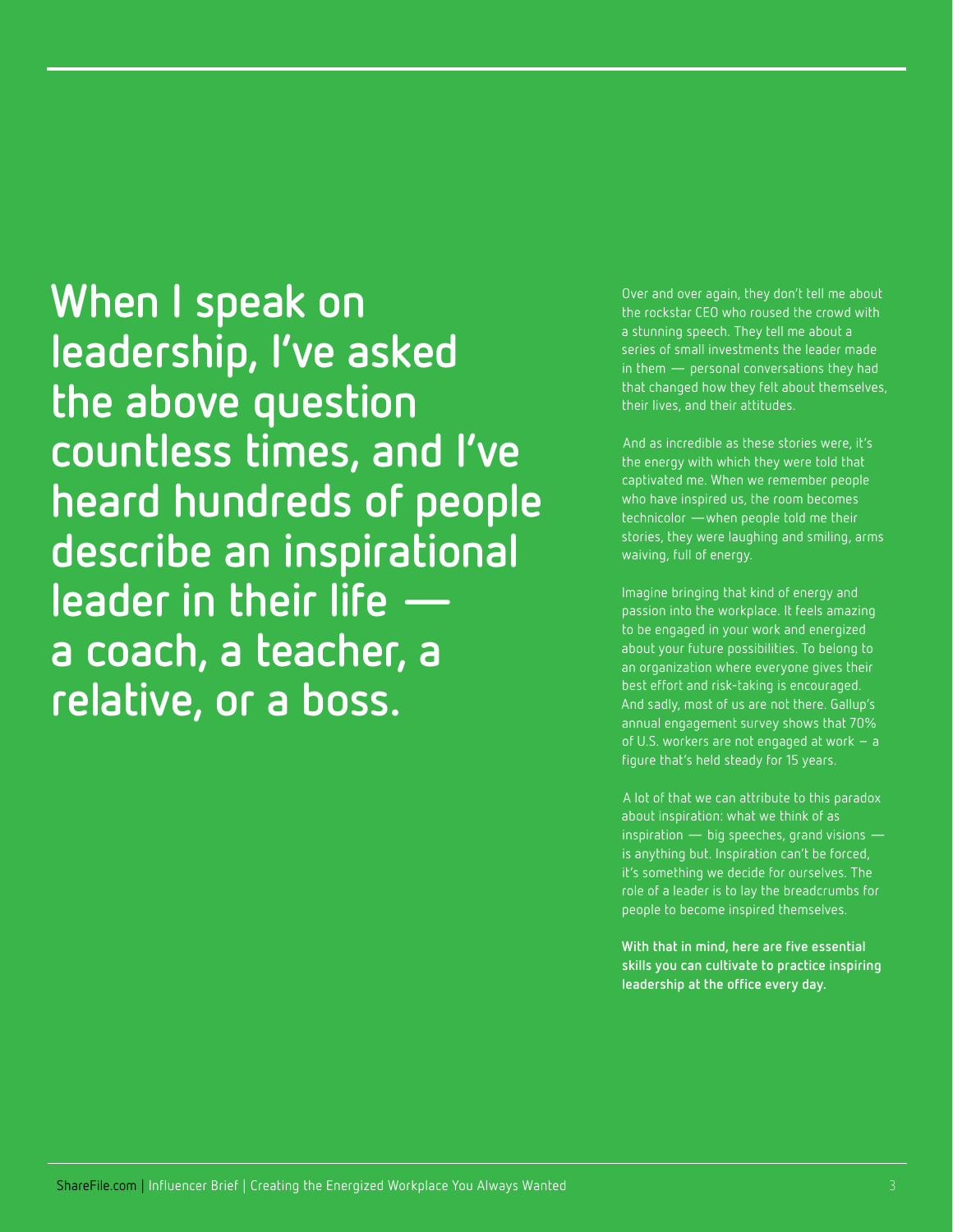#### **1. Presence**

**Have you ever seen a speaker who was trying to get you motivated, but just came out flat?** When we want to reach people, to impart a feeling of inspiration or energy within them, we need to feel it for ourselves first, and show it in our presence.

It turns out that our body language and the way we present ourselves shows up in our thoughts, which lead back into our presence. So while most leaders are comfortable looking outward at goals and strategies, many don't take the time to look inward and determine the values that they want to put on display.

In times of stress, it can be hard to keep track of your body language and present an inspiring figure to others, but certain skills can help you along. Here's one such exercise:

**First,** come up with a list of five desired qualities — the ways you want to present yourself as a leader and as a person.

**Next,** create a sound bite or find a short quote that you can associate with those qualities.

**Whenever you're feeling stressed,** remember that sound bite to remind yourself of those qualities.

#### **2. Listening**

We live in a multitasking environment. Unfortunately that level of distraction never goes away: even when we don't have a phone and an inbox and a slide deck to worry about, we can get distracted by our own thoughts — judgments about the person we're talking to, or worries about what they'll say.

But listening is powerful. Listening feels like care, and attention feels like respect. Of course, we know what the opposite feels like. If someone's distracted, it feels like they don't really care what we have to say.

One way we can get better at listening is to employ a few tools called listening shifts. Next time you start a conversation with an

employee, try not to listen to their words, listen to the person talking to you. Instead of listening for what you want to hear, listen for what the other person needs to say. And instead of listening to judge, listen out of curiosity.

#### **3. Buy-in**

A client of mine a few years ago, who was a division head for a large, multinational corporation, was doing a change initiative. He had developed a new corporate strategy and was preparing to travel around the world to meet with in-country presidents to gather buy-in. He made a slick, nailed down PowerPoint detailing his strategy, which I'm sure was brilliant, but things slowly came undone.

What we usually think of as "buy-in" is actually more like "sell-in". We're trained from our earliest days to try to convince people to come to our way of thinking with a fully formed, flawless argument — otherwise, we risk appearing unprepared and untrustworthy. Instead, a piece research out of Harvard from 2014 suggests the opposite: asking for advice makes a speaker seem more credible, not less.

When my client left on his trip, he decided to leave the PowerPoint at home, and present the new strategy as a draft and asking for input. By giving his presidents an opportunity to contribute, not only were they more committed to the strategy, but he was able to improve it based on their advice.

#### **4. Passion**

Aristotle considered emotion one of three modes of persuasion, alongside logic and the credibility of the speaker. We're often much more comfortable using the other two modes at work, but the third often gets left out somehow, we think going to an office requires us to dial everything down to an emotionless, vanilla way of communicating.

In order to show passion for your work, try displaying more emotion. We need emotion from our leaders because that tells us

what emotion we should be experiencing ourselves. A simple way to do that is to use more emotion words, such as proud, grateful, urgent, or furious.

On the other hand, passion is kind of a funny thing. You need to be aware of the level of passion and energy of your audience, otherwise you can come across as off-putting and out of touch. As a leader, you want to be a little ahead of your audience — close enough that they can see you, and follow.

#### **5. Purpose**

When people tell me stories about leaders who inspired them, over and over again they talk about purpose. They tell me about leaders who helped them find out what they were good at, or showed them that what they were doing was important.

If I'm writing a memo about a new product and it doesn't mean anything more to me than words on a page, I might not feel a whole lot of purpose in the exercise. But a leader can help me find a larger purpose because she can often see things from her vantage point that I can't see.

A leader can tell me that she wants me to write this memo because she knows I want to get promoted into a senior role, and she wants to help me develop and display my skills. That's an incredibly powerful and inspirational thing to hear. As a leader, you may think this is an obvious connection, but without that influence, we often can't connect those dots for ourselves.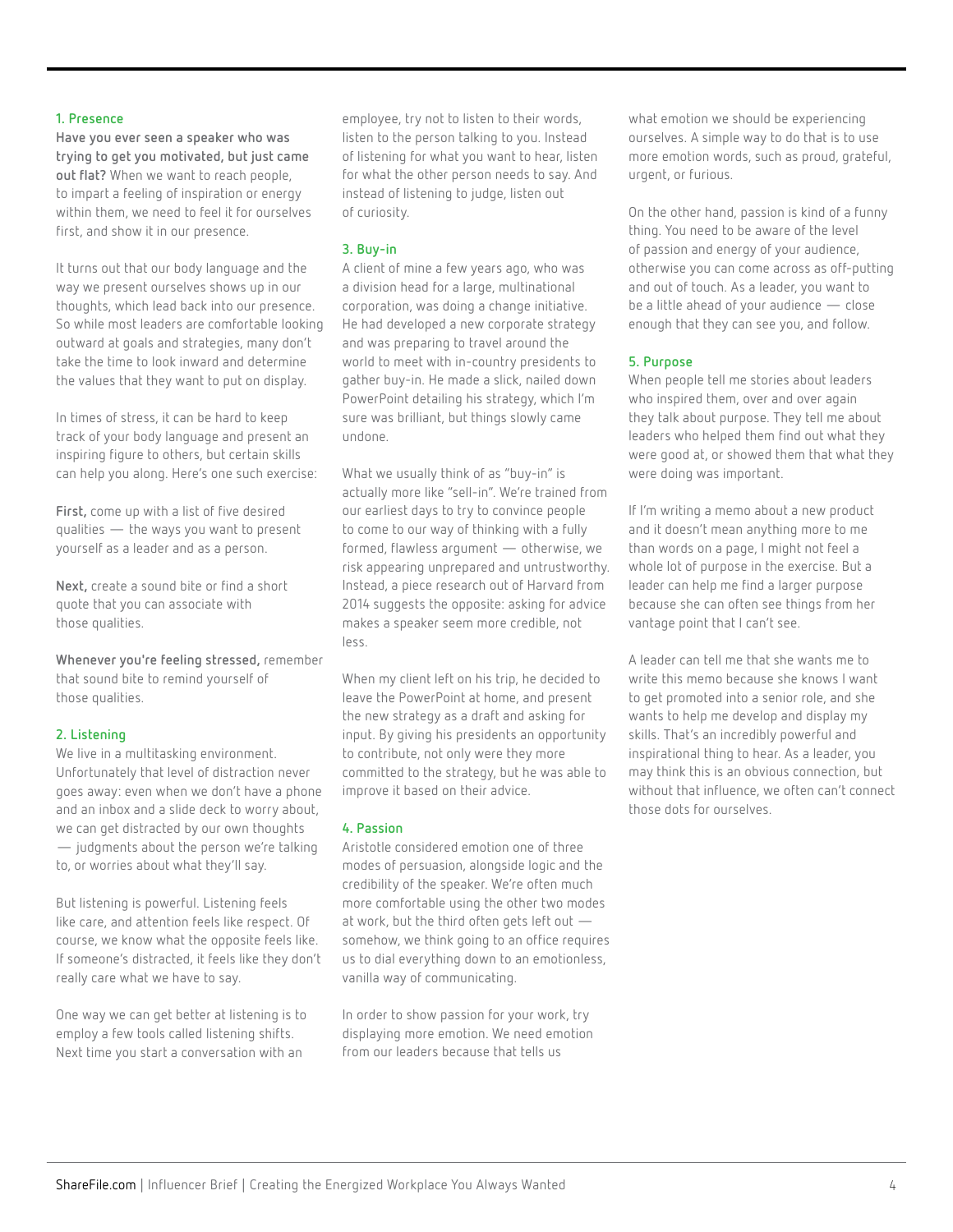When I look back on my own life and think of every big move I've made, every single one has been preceded by an inspirational conversation. Someone has encouraged me to try something new or do something I didn't think I could do. Those conversations become our talismans — we carry those people's words around and they give us the strength to go and do it.

Inspiration is essential because it lets us feel good about the work we do, and help others do the same. It's a way to create the positive, engaged, purposeful workplace you've always wanted. When we inspire others, we open ourselves up to inspiration as well.

# Bring inspiration back